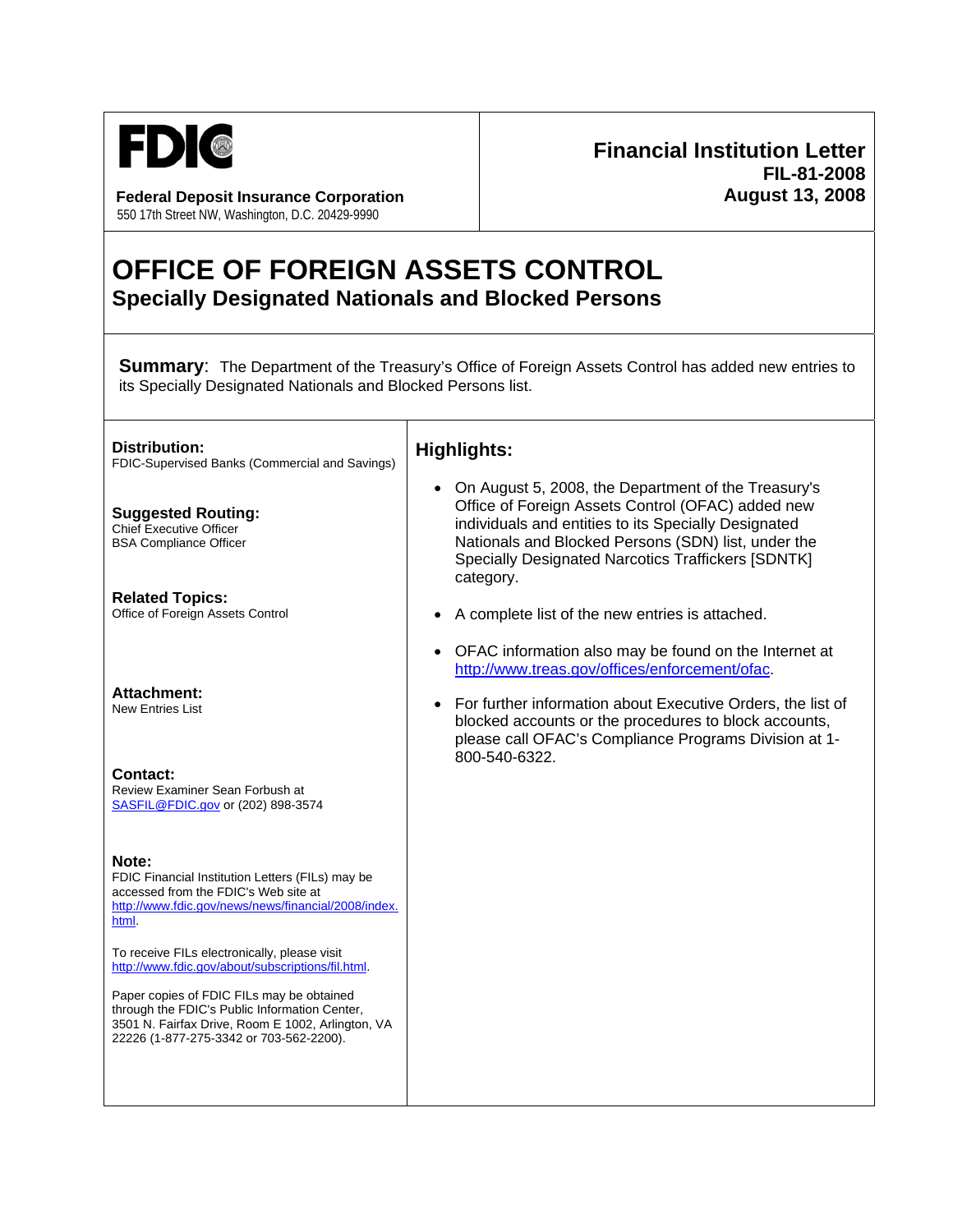#### **08/05/2008**

#### **The following individuals have been added to OFAC's SDN list:**

AGUIRRE CARDONA, Armando, Mexico; DOB 28 Oct 1955; POB Nuevo Leon, Monterrey, Mexico; citizen Mexico; nationality Mexico; C.U.R.P. AUCA551028HNLGRR03 (Mexico); R.F.C. AUCA551028 (Mexico) (individual) [SDNTK]

ARCE BORBOA, Ana Cristina, c/o COPA DE PLATA S.A. DE C.V., Culiacan, Sinaloa, Mexico; c/o MINERA LA CASTELLANA Y ANEXAS S.A. DE C.V., Culiacan, Sinaloa, Mexico; c/o MINERA RIO PRESIDIO S.A. DE C.V., Culiacan, Sinaloa, Mexico; c/o COMPANIA MINERA DEL RIO CIANURY S.A. DE C.V., Culiacan, Sinaloa, Mexico; Calle Artesanos No. 255, Colonia Burocrata, Culiacan, Sinaloa, Mexico; Prof. Raul Franco Barreda 97, Fracc. Arboles, Culiacan, Sinaloa, Mexico; DOB 22 May 1961; POB Navolato, Sinaloa, Mexico; alt. POB Culiacan, Sinaloa, Mexico; citizen Mexico; nationality Mexico; C.U.R.P. AEBA610522MSLRRN00 (Mexico); alt. C.U.R.P. AEBA610522MSLRRN18 (Mexico); R.F.C. AEBA610522 (Mexico) (individual) [SDNTK]

BALDENEGRO BASTIDAS, Manuel Dario, c/o AGRICOLA GAXIOLA S.A. DE C.V., Hermosillo, Sonora, Mexico; DOB 11 Jan 1963; POB Hermosillo, Sonora, Mexico; alt. POB Distrito Federal, Mexico, Mexico; citizen Mexico; nationality Mexico; C.U.R.P. BABM630111HSLLSN16 (Mexico); alt. C.U.R.P. BABM630111HSLLSN08 (Mexico); Passport 260000406 (Mexico) (individual) [SDNTK]

DUARTE MUNOZ, Roque (a.k.a. CAMPOS ARREDONDO, Humberto), c/o COMPANIA MINERA DEL RIO CIANURY S.A. DE C.V., Culiacan, Sinaloa, Mexico; DOB 09 Dec 1960; POB Mexico (individual) [SDNTK]

FITCH PARENTE, Jose Elmer, c/o COMPANIA MINERA DEL RIO CIANURY S.A. DE C.V., Culiacan, Sinaloa, Mexico; c/o MINERA RIO PRESIDIO S.A. DE C.V., Culiacan, Sinaloa, Mexico; c/o MINERA LA CASTELLANA Y ANEXAS S.A. DE C.V., Culiacan, Sinaloa, Mexico; Francisco I. Madero Numero 145 al Oriente, Colonia Centro, Culiacan, Sinaloa, Mexico; DOB 27 Jan 1965; POB Mazatlan, Sinaloa, Mexico; citizen Mexico; nationality Mexico; C.U.R.P. FIPE650127HSLTRL05 (Mexico); R.F.C. FIPJ650127 (Mexico) (individual) [SDNTK]

FITCH PARENTE, Pablo Antonio, c/o COMPANIA MINERA DEL RIO CIANURY S.A. DE C.V., Culiacan, Sinaloa, Mexico; Boulevard Francisco I. Madero Numero 145 al Oriente, Colonia Centro, Culiacan, Sinaloa, Mexico; DOB 24 Mar 1966; POB Mazatlan, Sinaloa, Mexico; citizen Mexico; nationality Mexico; C.U.R.P. FIPP660324HSLTRB07 (Mexico); R.F.C. FIPP660324 (Mexico) (individual) [SDNTK]

FITCH TOVAR, Jose Manuel, c/o COMPANIA MINERA DEL RIO CIANURY S.A. DE C.V., Culiacan, Sinaloa, Mexico; c/o MINERA LA CASTELLANA Y ANEXAS S.A. DE C.V., Culiacan, Sinaloa, Mexico; c/o MINERA RIO PRESIDIO S.A. DE C.V., Culiacan, Sinaloa, Mexico; c/o COPA DE PLATA S.A. DE C.V., Culiacan, Sinaloa, Mexico; Rio de la Plata, numero 28, Campo Bello de Mazatlan, Sinaloa, Mexico; DOB 28 Dec 1936; POB Panuco, Concordia, Sinaloa, Mexico; citizen Mexico; nationality Mexico; R.F.C. FITM361228 (Mexico) (individual) [SDNTK]

FONTES MORENO, Eleazar, c/o AGRICOLA GAXIOLA S.A. DE C.V., Hermosillo, Sonora, Mexico; c/o TEMPLE DEL PITIC S.A. DE C.V., Hermosillo, Sonora, Mexico; Avenida Serdan No. 122 Poniente, Altos 10, Hermosillo, Sonora, Mexico; Ave. Real 73, Hermosillo, Sonora 83200, Mexico; DOB 23 Jul 1947; POB Hermosillo, Sonora, Mexico; citizen Mexico; nationality Mexico; C.U.R.P. FOME470723HSRNRL05 (Mexico); Passport 260057687 (Mexico) (individual) [SDNTK]

GARCIA DURAN, Maria Del Rosario, Calle de Anza Numero 210, Colonia Pitic, Hermosillo, Sonora, Mexico; Rafael Campoy #307, Colonia Pitic, Hermosillo, Sonora, Mexico; Av. Uvalama 15, Hermosillo, Sonora, Mexico; Alamos 40, Colonia Modelo, Hermosillo, Sonora, Mexico; Ave Eduardo Villa 333, Col Oliv., Hermosillo, Sonora, Mexico; Calle Uvalama 19 Esq., Blvd Sabinos, Hermosillo,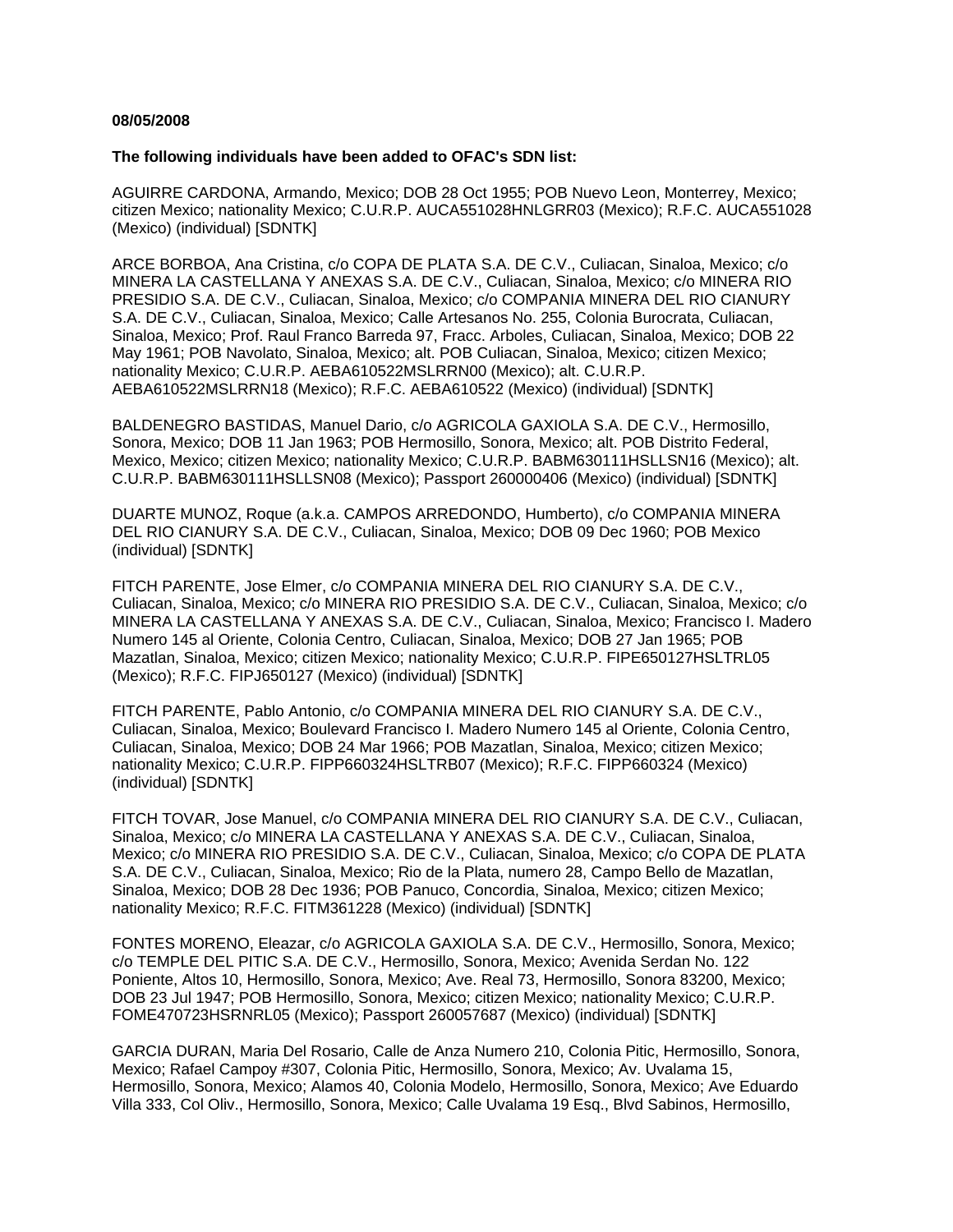Sonora, Mexico; Uvalama 15 y Sabinos, Col Sabin, Hermosillo, Sonora, Mexico; c/o GRUPO INDUSTRIAL GAXIOLA HERMANOS S.A. DE C.V., Hermosillo, Sonora, Mexico; c/o INMOBILIARIA GAXIOLA HERMANOS S.A. DE C.V., Hermosillo, Sonora, Mexico; c/o MINERA LA CASTELLANA Y ANEXAS S.A. DE C.V., Culiacan, Sinaloa, Mexico; c/o MINERA RIO PRESIDIO S.A. DE C.V., Culiacan, Sinaloa, Mexico; c/o MOLDURAS DEL NOROESTE S.A. DE C.V., Hermosillo, Sonora, Mexico; c/o DISTRIBUIDORA DE HERMOSILLO GAXIOLA HERMANOS S.A. DE C.V., Hermosillo, Sonora, Mexico; c/o DISTRIBUIDORA GRAN AUTO S.A. DE C.V., Hermosillo, Sonora, Mexico; c/o TEMPLE DEL PITIC S.A. DE C.V., Hermosillo, Sonora, Mexico; c/o FLETES Y TRANSPORTES GAXGAR S.A. DE C.V., Hermosillo, Sonora, Mexico; c/o COMPANIA MINERA DEL RIO CIANURY S.A. DE C.V., Culiacan, Sinaloa, Mexico; c/o COPA DE PLATA S.A. DE C.V., Culiacan, Sinaloa, Mexico; Prop. Priv y Bldg G. Escoboza, Hermosillo, Sonora, Mexico; Preferico Poniente, Calle Simon Bleyy Manuel I. Loaiza, Colonia Olivaries, Hermosillo, Sonora, Mexico; Calle Zaragoza No. 166-2, al Poniente de la Col. Centro, Culiacan, Sinaloa, Mexico; Calle Clavel No. 1406, Esquina con Calle Rosa, Colonia Margarita, Culiacan, Sinaloa, Mexico; DOB 12 Sep 1953; POB Culiacan, Sinaloa, Mexico; citizen Mexico; nationality Mexico; R.F.C. GADR530912 (Mexico); alt. R.F.C. GADR521211 (Mexico) (individual) [SDNTK]

GAXIOLA GARCIA, Carlos Alberto, c/o INMUEBLES SIERRA VISTA S.A. DE C.V., Hermosillo, Sonora, Mexico; c/o DISTRIBUIDORA GRAN AUTO S.A. DE C.V., Hermosillo, Sonora, Mexico; Calle Angel Garcia Aburto No. 62, Col. Loma Linda, Hermosillo, Sonora, Mexico; Calles Olivares y Eduardo W. Villa, Hermosillo, Sonora, Mexico; Avenida Raul Campoy Numero 307, Colonia Pitic, Hermosillo, Sonora, Mexico; DOB 02 Mar 1978; POB Hermosillo, Sonora, Mexico; citizen Mexico; nationality Mexico; C.U.R.P. GAGC780302HSRXRR00 (Mexico); R.F.C. GAGC780302H75 (Mexico) (individual) [SDNTK]

GAXIOLA GARCIA, Maria Elena, c/o INMOBILIARIA GAXIOLA HERMANOS S.A. DE C.V., Hermosillo, Sonora, Mexico; c/o DISTRIBUIDORA GRAN AUTO S.A. DE C.V., Hermosillo, Sonora, Mexico; Calle Rafael Campoy No. 305, Col. Pitic, Hermosillo, Sonora, Mexico; Rafael Campoy Num 307, Hermosillo, Sonora, Mexico; Priv. Bugambilia 55, Colonia Bugambilia, Hermosillo, Sonora, Mexico; DOB 18 Aug 1975; POB Culiacan, Sinaloa, Mexico; alt. POB Arizpe, Sonora, Mexico; citizen Mexico; nationality Mexico; C.U.R.P. GAGE750818MSLXRL11 (Mexico); alt. C.U.R.P. GAGE750818MSLXRL03 (Mexico); R.F.C. GAGE750818L66 (Mexico); alt. R.F.C. GAGE350904 (Mexico); alt. R.F.C. GAGE680511 (Mexico) (individual) [SDNTK]

GAXIOLA GARCIA, Rigoberto, c/o INMOBILIARIA GAXIOLA HERMANOS S.A. DE C.V., Hermosillo, Sonora, Mexico; c/o AGRICOLA GAXIOLA S.A. DE C.V., Hermosillo, Sonora, Mexico; c/o COPA DE PLATA S.A. DE C.V., Culiacan, Sinaloa, Mexico; c/o MINERA LA CASTELLANA Y ANEXAS S.A. DE C.V., Culiacan, Sinaloa, Mexico; c/o MINERA RIO PRESIDIO S.A. DE C.V., Culiacan, Sinaloa, Mexico; c/o TEMPLE DEL PITIC S.A. DE C.V., Hermosillo, Sonora, Mexico; c/o DISTRIBUIDORA GRAN AUTO S.A. DE C.V., Hermosillo, Sonora, Mexico; c/o GRUPO INDUSTRIAL GAXIOLA HERMANOS S.A. DE C.V., Hermosillo, Sonora, Mexico; c/o INMUEBLES SIERRA VISTA S.A. DE C.V., Hermosillo, Sonora, Mexico; c/o MOLDURAS DEL NOROESTE S.A. DE C.V., Hermosillo, Sonora, Mexico; c/o DISTRIBUIDORA DE HERMOSILLO GAXIOLA HERMANOS S.A. DE C.V., Hermosillo, Sonora, Mexico; c/o FLETES Y TRANSPORTES GAXGAR S.A. DE C.V., Hermosillo, Sonora, Mexico; Calles Olivares y Eduardo W. Villa, Colonia Olivares, Hermosillo, Sonora, Mexico; Alamos No. 42, Colonia Modelo, Hermosillo, Sonora, Mexico; Avenida de Anza #210, Colonia Pitic, Hermosillo, Sonora, Mexico; Calle Clavel No. 1406, Esquina con Calle Rosa, Colonia Margarita, Culiacan, Sinaloa, Mexico; Rafael Campoy #307, Pitic, Hermosillo, Sonora, Mexico; Calle de Anza Numero 210, Colonia Pitic, Hermosillo, Sonora, Mexico; Uvalama No. 19, Col Los Sabinos, Hermosillo, Sonora, Mexico; Avenida Adolfo de la Huerta 401, Colonia Pitic, Hermosillo, Sonora, Mexico; Ave Colonizadores 830, Hermosillo, Sonora, Mexico; DOB 25 Jan 1973; alt. DOB 26 Jan 1973; POB CULIACAN, SINALOA, MEXICO; citizen Mexico; nationality Mexico; C.U.R.P. GAGR730125HSLXRG08 (Mexico); R.F.C. GAGR730125DC9 (Mexico); alt. R.F.C. GACR730125 (Mexico); alt. R.F.C. GAGP730125 (Mexico) (individual) [SDNTK]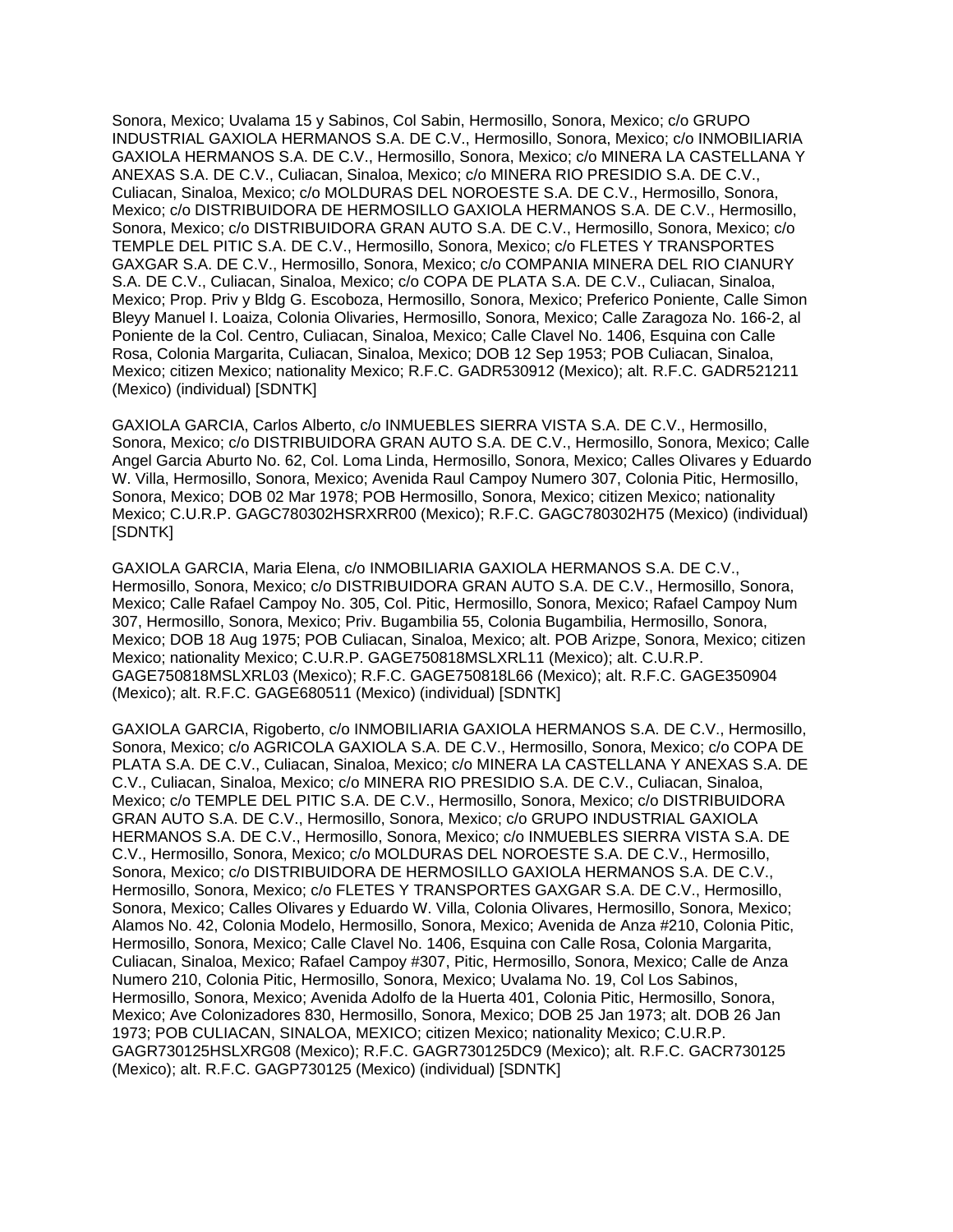GUZMAN ENRIQUEZ, Juan Luis, Mexico; DOB 24 Jun 1950; POB La Huacana, Michoacan De Ocampo, Mexico; citizen Mexico; nationality Mexico; C.U.R.P. GUEJ500624HDFZNN06 (Mexico); R.F.C. GUEJ500624 (Mexico) (individual) [SDNTK]

LUCERO DE MARTINEZ, Sandra (a.k.a. LUCERO VALENZUELA, Sandra; a.k.a. VALENCIA ZAZUETA, Sandra; a.k.a. VALENZUELA, Sandra), Mexico; DOB 29 Oct 1969; POB Nogales, Sonora, Mexico; citizen Mexico; nationality Mexico; C.U.R.P. VAZS691029MSRLZN04 (Mexico); alt. C.U.R.P. VAZS691029HSRLZN04 (Mexico) (individual) [SDNTK]

QUINTERO ARCE, Juan Francisco (a.k.a. "EL CHATO"), Mexico; DOB 26 Aug 1959; POB Mocorito, Sinaloa, Mexico; citizen Mexico; nationality Mexico; C.U.R.P. QUAJ590826HSLNRN02 (Mexico); R.F.C. QUAJ590826P41 (Mexico) (individual) [SDNTK]

VALENCIA JAIME, Rafael Angel, c/o AGRICOLA GAXIOLA S.A. DE C.V., Hermosillo, Sonora, Mexico; c/o TEMPLE DEL PITIC S.A. DE C.V., Hermosillo, Sonora, Mexico; Ave Articulo 123 109, Hermosillo, Sonora 83287, Mexico; DOB 22 Jan 1968; POB Hermosillo, Sonora, Mexico; citizen Mexico; nationality Mexico; C.U.R.P. VAJR680122HSRLMF08 (Mexico); Passport 02260105052 (Mexico) (individual) [SDNTK]

VEGA SANCHEZ, Jose Raul, c/o AGRICOLA GAXIOLA S.A. DE C.V., Hermosillo, Sonora, Mexico; c/o INMUEBLES SIERRA VISTA S.A. DE C.V., Hermosillo, Sonora, Mexico; c/o TEMPLE DEL PITIC S.A. DE C.V., Hermosillo, Sonora, Mexico; DOB 19 Oct 1956; POB Cananea, Sonora, Mexico; citizen Mexico; nationality Mexico; C.U.R.P. VESR561019HSRGNL09 (Mexico); alt. C.U.R.P. VEXR561019HSRGXL05 (Mexico) (individual) [SDNTK]

### **The following entities have been added to OFAC's SDN list:**

AGRICOLA GAXIOLA S.A. DE C.V., Calle Colonizadores No. exterior 83 y No.interior D, Esq. Quintas de las Aves, Col. Las Quintas, Hermosillo, Sonora 83240, Mexico; R.F.C. AGA9607119X3 (Mexico) [SDNTK]

BIOESPORT S.A. DE C.V., Avenida Ave. 13 y Morelos S/N, Colonia Bachoco, Hermosillo, Sonora 83148, Mexico; R.F.C. BIO901025VE2 (Mexico) [SDNTK]

COMPANIA MINERA DEL RIO CIANURY S.A. DE C.V., Calle Rio Piaxtla No. exterior 45, Col. Guadalupe, Culiacan, Sinaloa 80220, Mexico; R.F.C. MRC900823R6A (Mexico) [SDNTK]

COPA DE PLATA S.A. DE C.V., Culiacan, Sinaloa, Mexico; R.F.C. CPL9103222F5 (Mexico) [SDNTK]

DISTRIBUIDORA DE HERMOSILLO GAXIOLA HERMANOS S.A. DE C.V. (a.k.a. MADYVA), Fco. Eusebio Kino 177-7, Col. 5 de Mayo, Hermosillo, Sonora 83010, Mexico; Blvd. Luis Encinas 581, Esquina Alberto Truqui, Colonia Pimentel, Hermosillo, Sonora, Mexico; Guadalajara, Jalisco, Mexico; R.F.C. DHG900717NV3 (Mexico) [SDNTK]

DISTRIBUIDORA GRAN AUTO S.A. DE C.V., Hermosillo, Sonora, Mexico; R.F.C. DGA960531NUA (Mexico) [SDNTK]

FLETES Y TRANSPORTES GAXGAR S.A. DE C.V., Boulevard Luis Encinas No 581-B Esquina Alberto Truqui, Colonia Pimentel, Hermosillo, Sonora, Mexico; Guadalajara, Jalisco, Mexico; Alberto Truqui 581, Col. Pimentel, CP 83188, Hermosillo, Sonora, Mexico, Hermosillo, Sonora 83188, Mexico; R.F.C. FTG950807F20 (Mexico) [SDNTK]